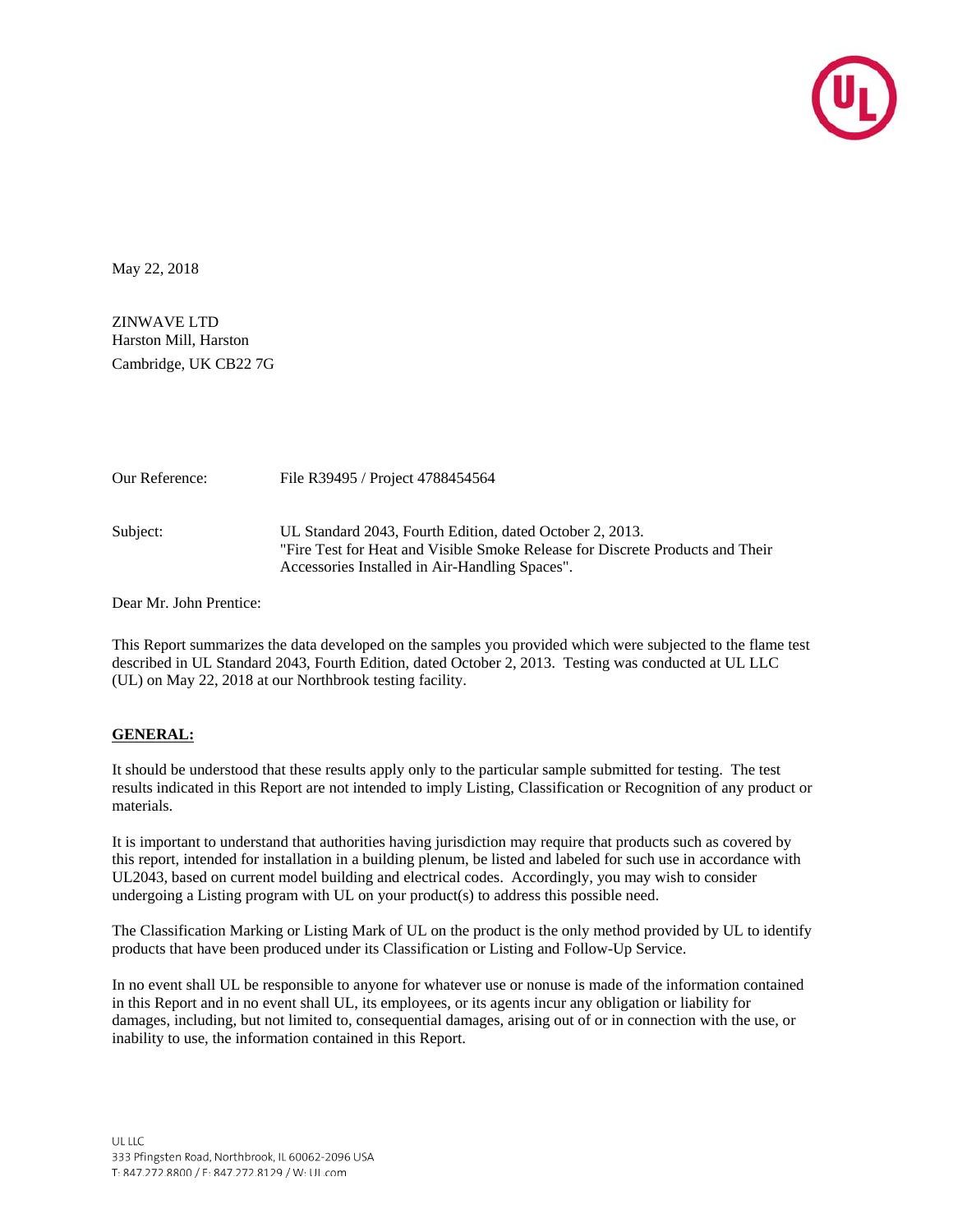# **T E S T R E C O R D**

#### **SAMPLES:**

The product evaluated is described in Table 1. UL did not witness the production of the test sample nor were we provided with information relative to the formulation or identification of component materials used in the manufacture of the test samples.

Table 1 - Sample Description

| <b>Sample</b><br>Reference | <b>Description</b>                                |
|----------------------------|---------------------------------------------------|
|                            | UNItivity 5000 Remote Unit with mounting brackets |



#### **METHOD:**

The tests were conducted in accordance with the test procedure described in UL Standard 2043, Fourth Edition, dated October 2, 2013. ("Fire Test for Heat and Visible Smoke Release for Discrete Products and Their Accessories Installed in Air-Handling Spaces"), dated October 02, 2013. This test method is used to determine the heat release rate, smoke release and optical density of the samples. The test samples were positioned and installed in the test enclosure as described in Appendix A.

#### **ACCEPTANCE CRITERIA:**

Each product specimen shall have the following properties when tested as described herein:

- a) The peak rate of heat release measured during each test shall be 100 kilowatts or less, HRRs.
- b) The peak smoke release rate measured during each test shall be  $0.21 \text{ m}^2/\text{s}$  or less, SRRs.
- c) The total smoke released (10 minute test duration) shall be 75 m² or less, TSR.

Note: The above criteria do not include the contribution of the propane ignition burner.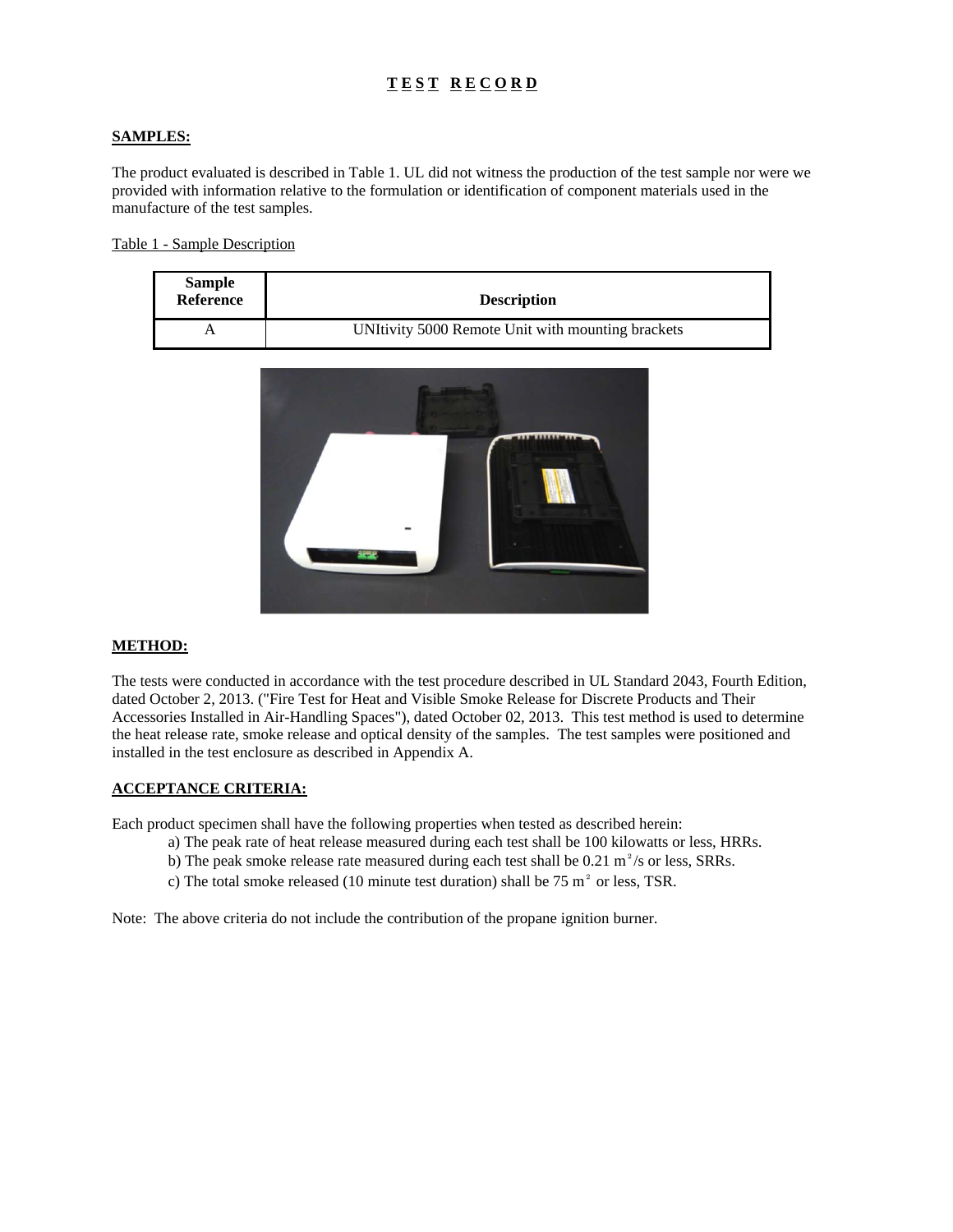### **RESULTS:**

The summary of test results is tabulated in Table 2 below. Graphs of heat release rate, smoke release rate, and normalized optical density are given in Appendix B. Pre and post-test photographs for each test are given in Appendix A. In addition, a videotape of each test was made and provided.

Table 2 - Test Results

| Sample -<br><b>Test Ref.</b> | <b>Peak Heat</b><br><b>Release</b><br>(kW)<br>Rate | <b>Peak Normalized</b><br><b>Optical Density</b> | Average<br><b>Normalized</b><br><b>Optical Density</b> | <b>Peak Smoke</b><br><b>Release Rate</b><br>$(m^2/s)$ | <b>Total Smoke</b><br>Released $(m2)$ |
|------------------------------|----------------------------------------------------|--------------------------------------------------|--------------------------------------------------------|-------------------------------------------------------|---------------------------------------|
| $A-1$                        | 20                                                 | 0.14                                             | 0.02                                                   | 0.06                                                  | 8.4                                   |
| $A-2$                        |                                                    | 0.04                                             | < 0.01                                                 | 0.02                                                  | 2.0                                   |
| $A-3$                        | 19                                                 | 0.12                                             | 0.02                                                   | 0.05                                                  | 11.1                                  |

Please note that the values in Table 2 above as well as the graphs in Appendix B omit the heat and smoke contribution from the propane ignition burner.

#### **CONCLUSION:**

The product, identified by the test sponsor as shown in Table 1 - Sample Description, in the form it was submitted to UL LLC, was evaluated in accordance with UL2043 standard and it was found compliant with standard's requirements.

## COMPLETION OF INVESTIGATION

Since this completes the anticipated work, we have instructed our Accounting Department to terminate the investigation and invoice you for the charges incurred to date.

If you have any questions, please do not hesitate to contact the undersigned.

Very truly yours Reviewed by:

DAN BOGDAN (847)-664-1229 ANISH CHACKO (847)-664-1273 Building Materials & Systems Building Materials & Systems Daniel.Bogdan@ul.com Anish.Chacko@ul.com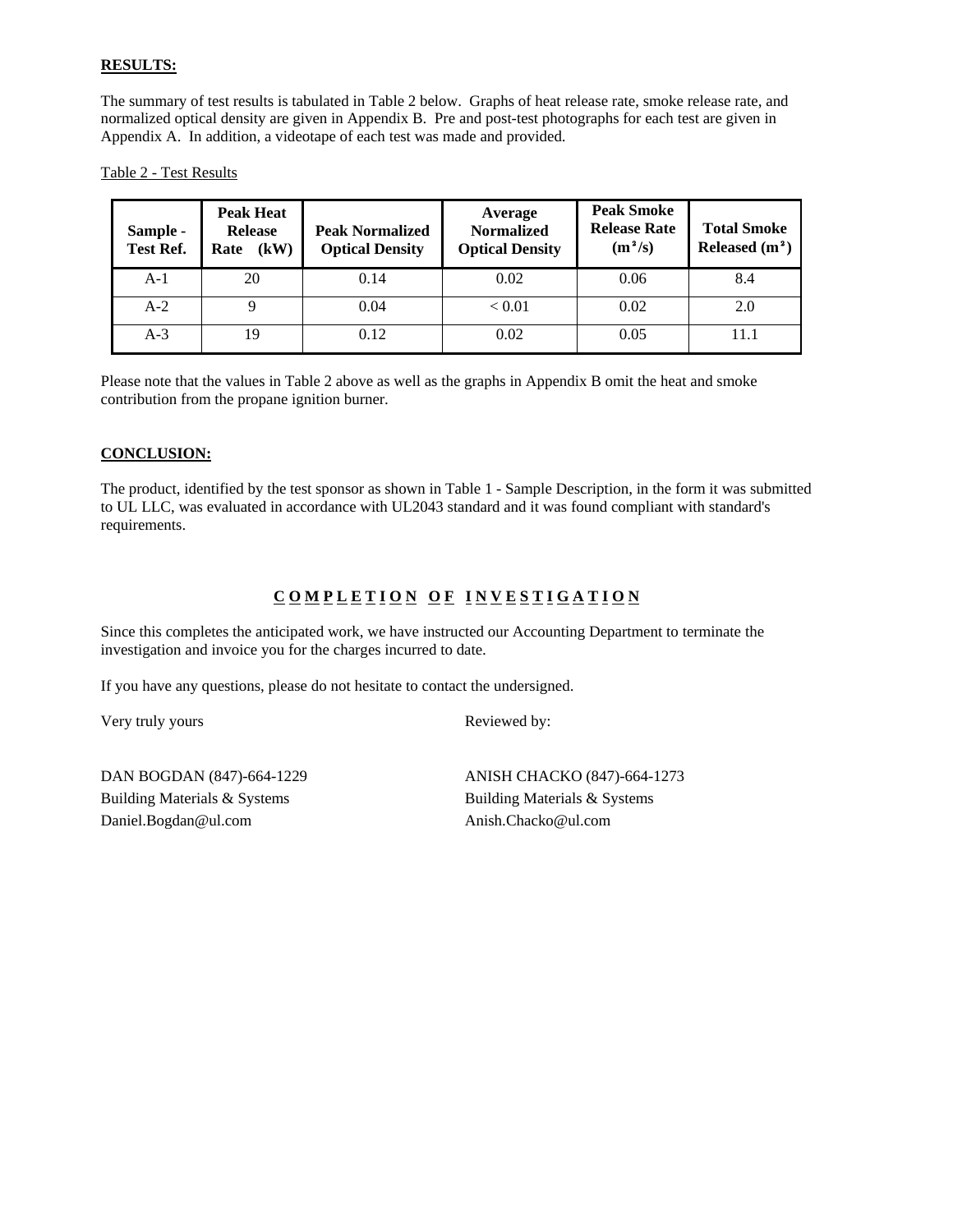# $A$  P P E N D I X A

### **TEST NOTES:**

#### **File R39495, Project 4788454564**

#### **TEST A-1**

#### 05221803

**Sample Description:** UNItivity 5000 Remote Unit with mounting brackets

**Test Notes:** The sample was positioned on fine wire mesh and situated above the center of the test burner. The sample was placed face up.

Post Test Observations: The sample was still burning with light smoke at the conclusion of the test.

**Photos:** 

**Pre-Test Post-Test** 



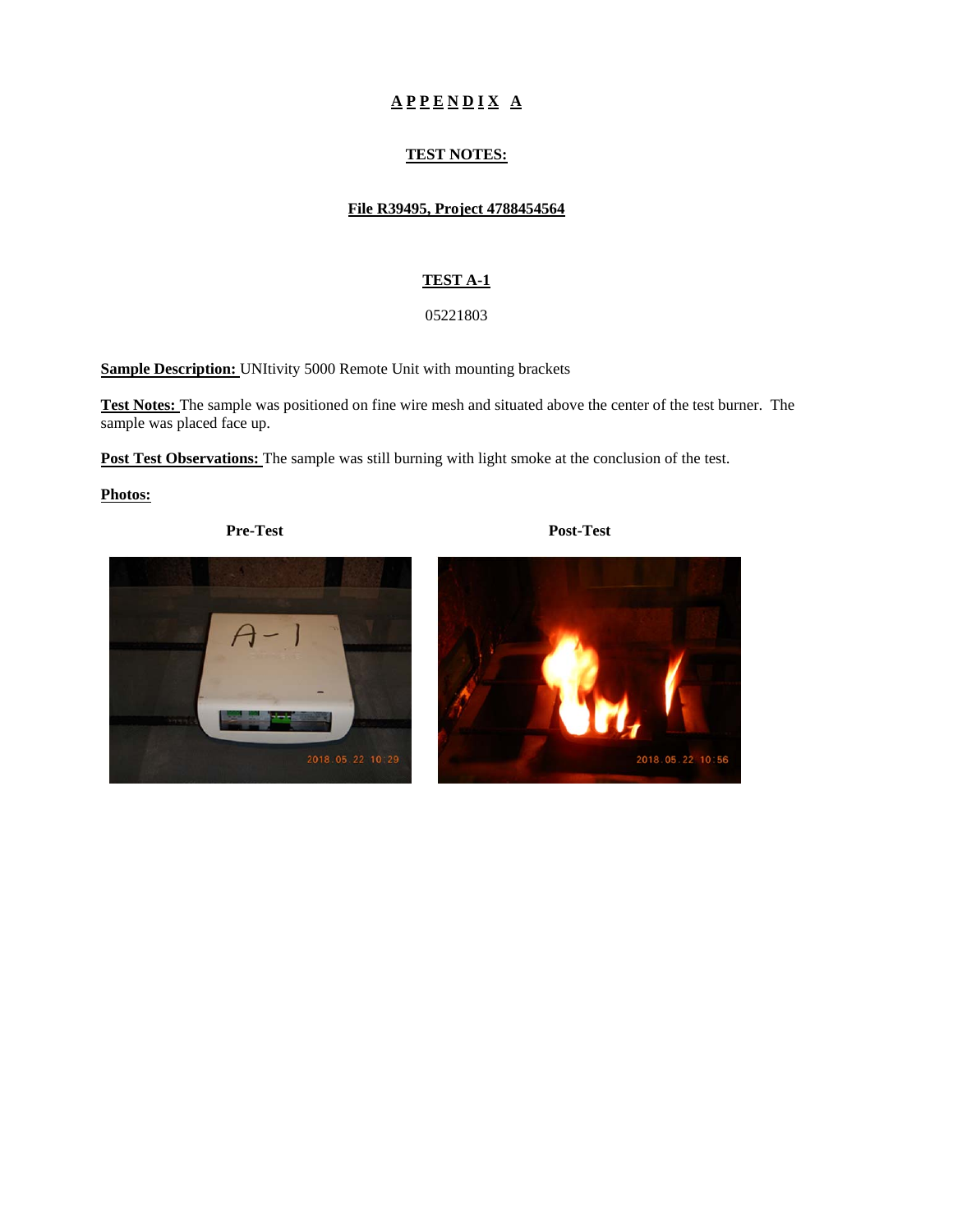#### **TEST A-2**

### 05221804

**Sample Description:** UNItivity 5000 Remote Unit with mounting brackets

**Test Notes:** The sample was positioned on fine wire mesh and situated above the center of the test burner. The sample was placed face down.

Post Test Observations: The sample was not still burning with light smoke at the conclusion of the test.

**Photos:** 

**Pre-Test Post-Test** 



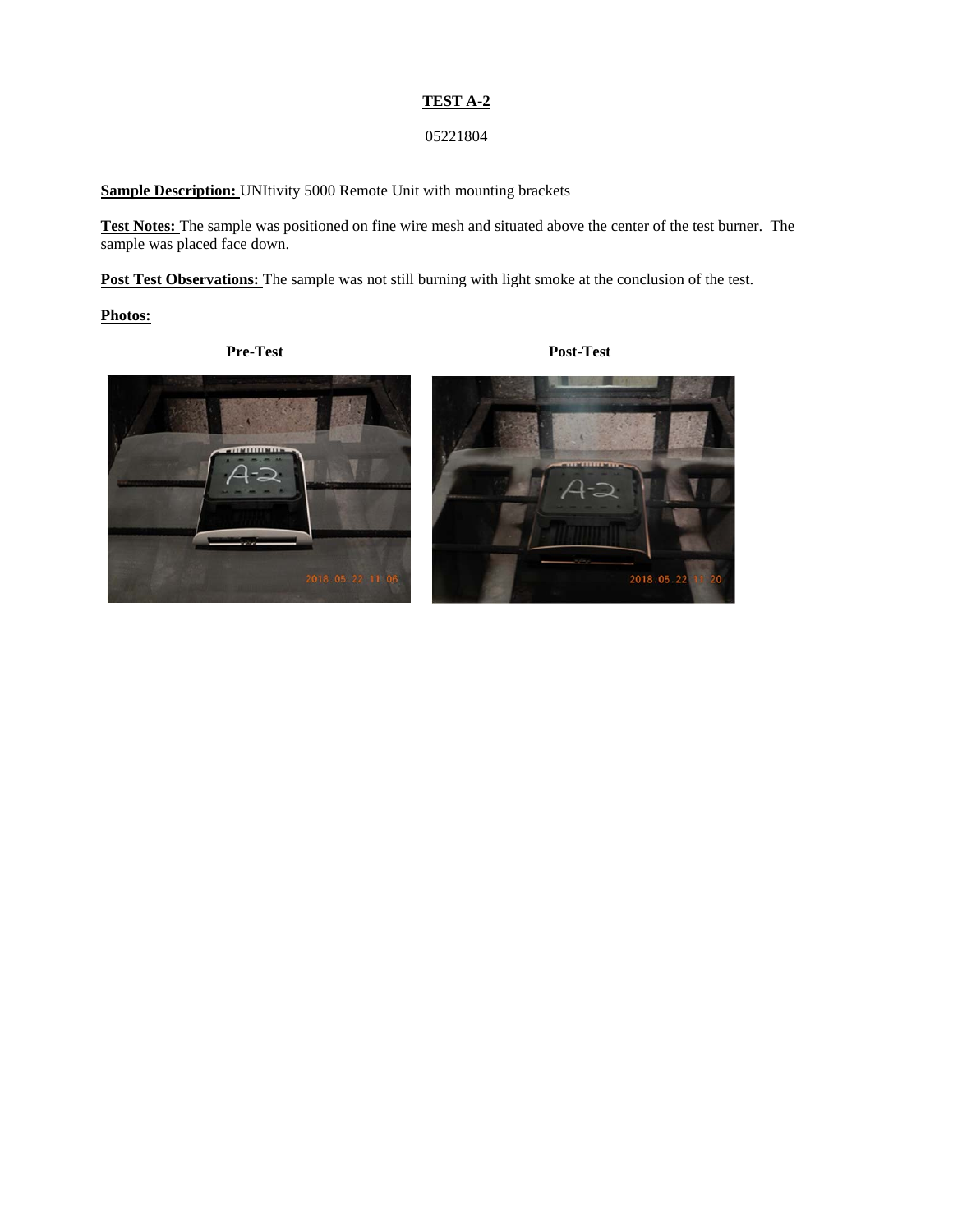#### **TEST A-3**

### 05221805

**Sample Description:** UNItivity 5000 Remote Unit with mounting brackets

**Test Notes:** The sample was positioned on fine wire mesh and situated above the center of the test burner. The sample was placed Vertical.

Post Test Observations: The sample was still burning with light smoke at the conclusion of the test.

**Photos:** 

**Pre-Test Post-Test** 

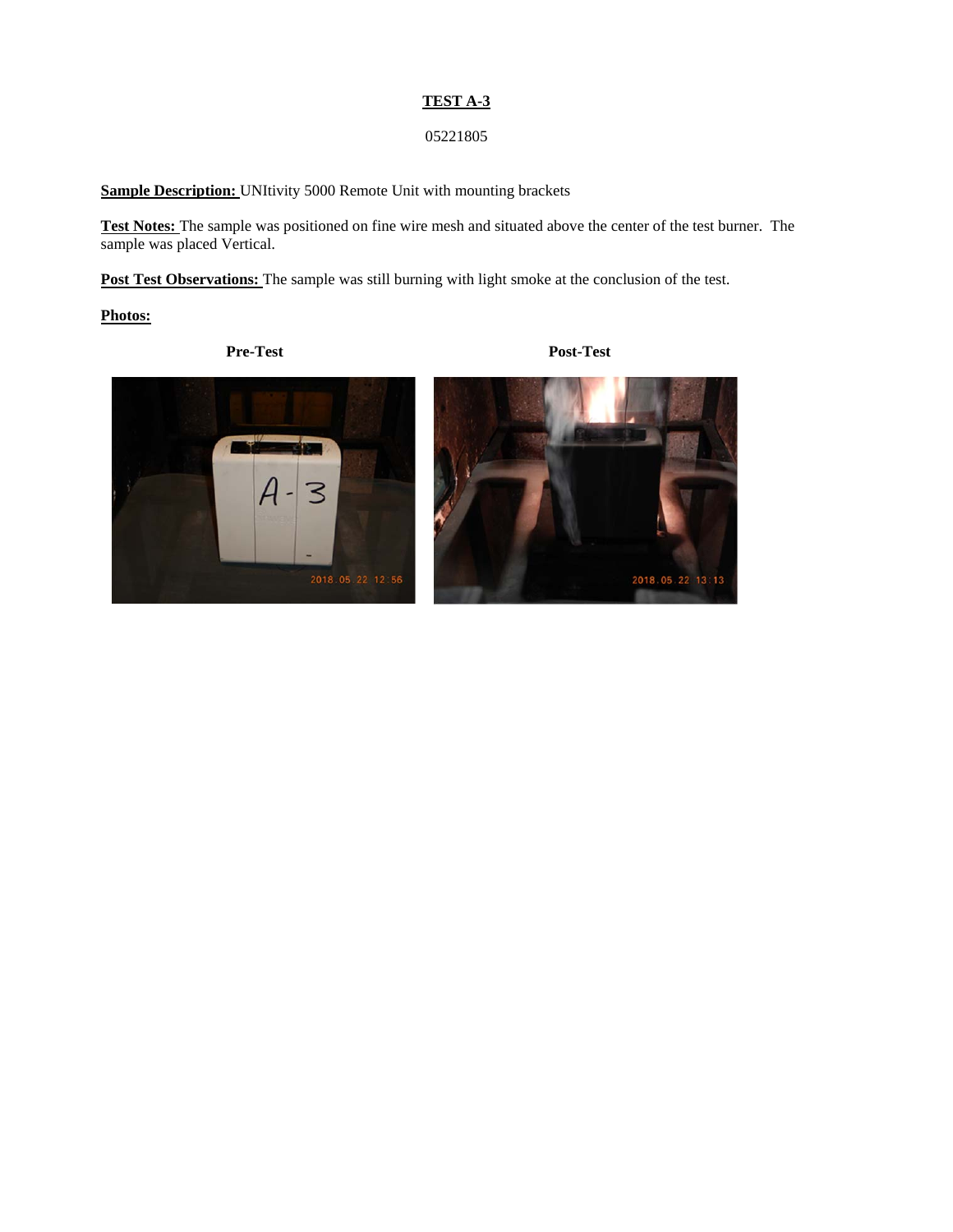# $A P P E N D I X B$

## **GRAPHICAL DATA**

**File R39495, Project 4788454564**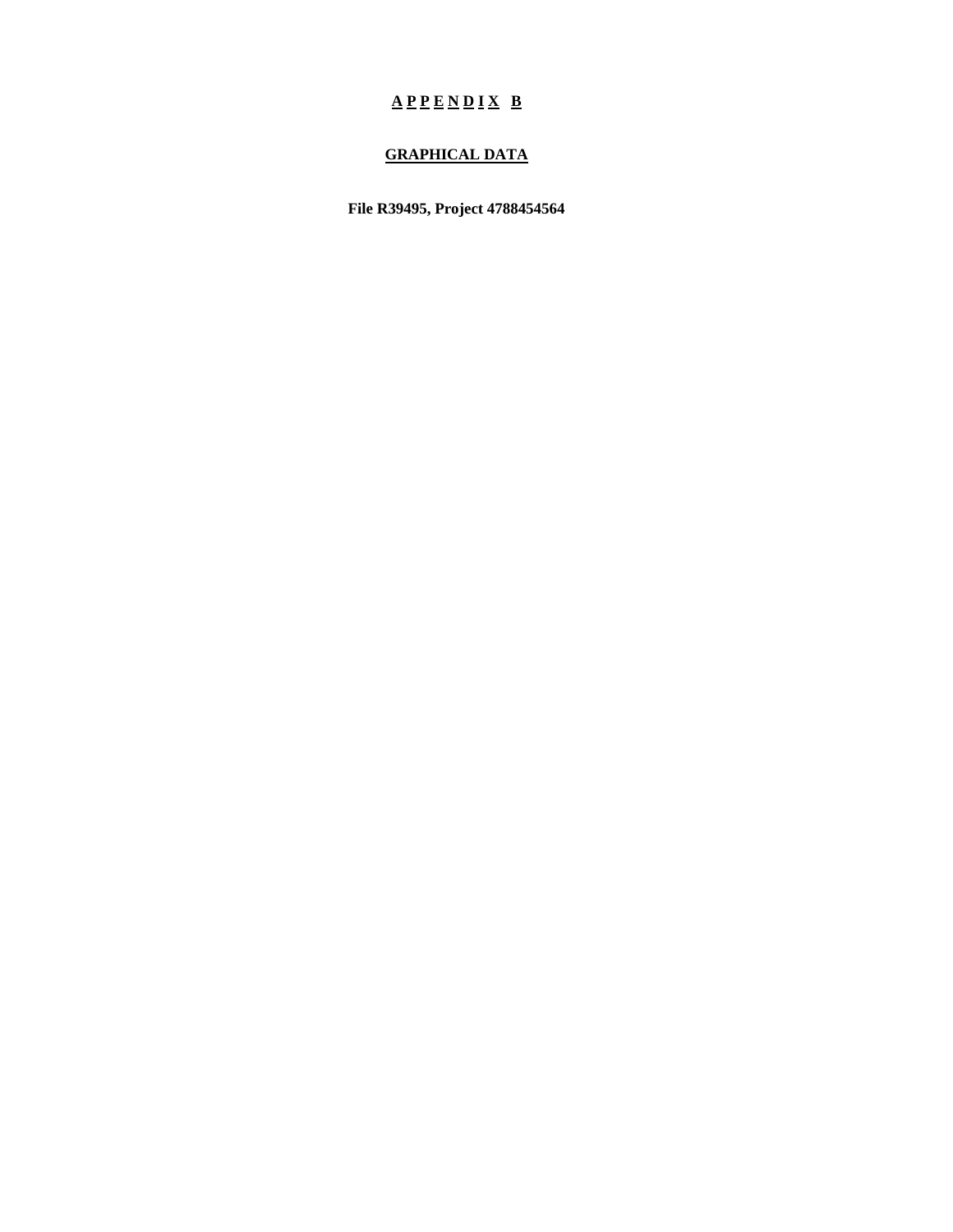

| Test   | <b>Test</b> |                                                      | <b>Peak Normalized</b> | <b>Average Normalized</b> |
|--------|-------------|------------------------------------------------------|------------------------|---------------------------|
| Number | Code        | <b>Description</b>                                   | <b>Optical Density</b> | <b>Optical Density</b>    |
| $A-1$  | 05221803    | UNItivity 5000 Remote Unit with mounting<br>brackets | 0.14                   | 0.02                      |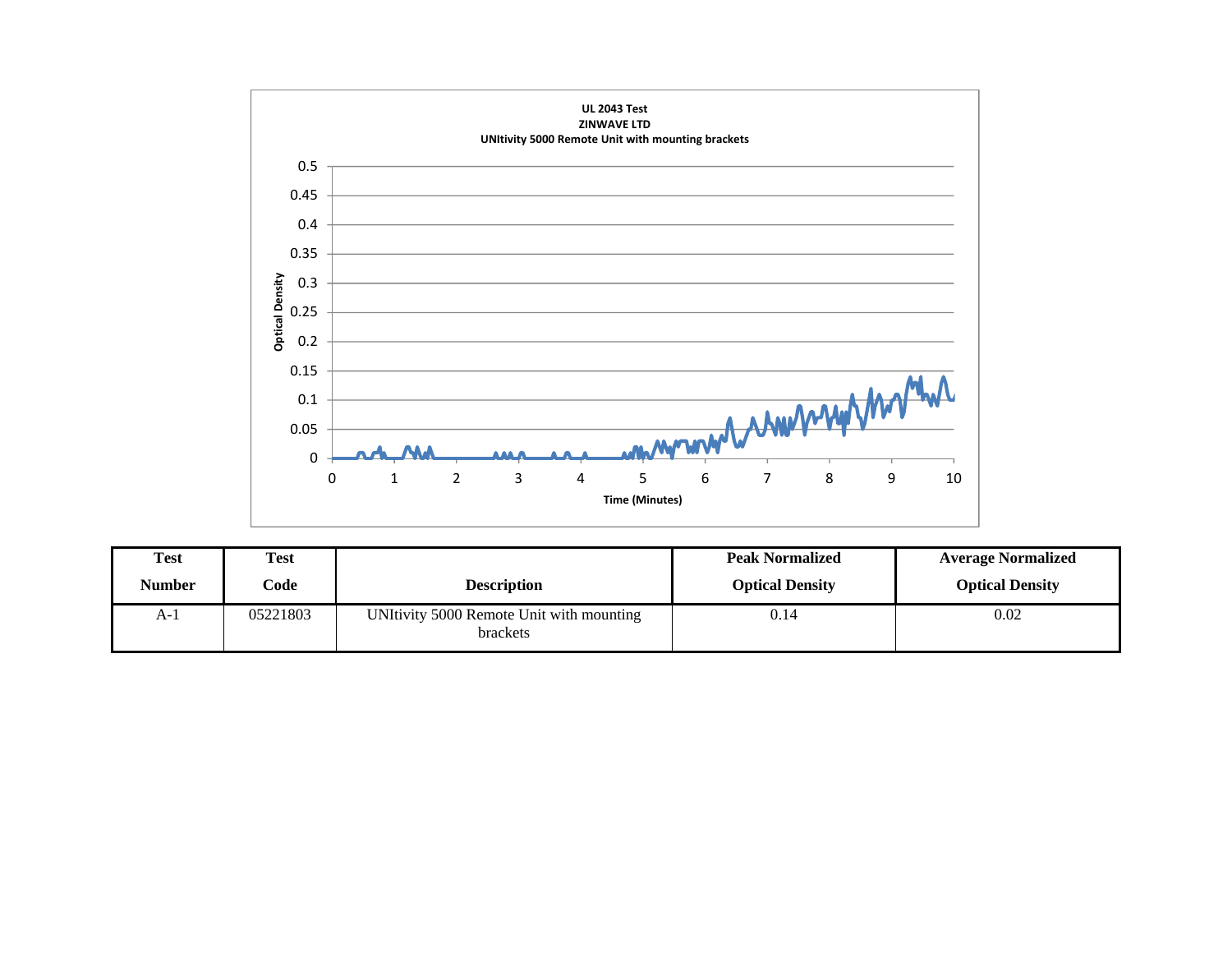

| Test          | Test     |                                                             | <b>Peak Heat Release Rate</b> |
|---------------|----------|-------------------------------------------------------------|-------------------------------|
| <b>Number</b> | Code     | <b>Description</b>                                          | (kW)                          |
| A-1           | 05221803 | UNItivity 5000 Remote Unit with mounting<br><b>brackets</b> | 20                            |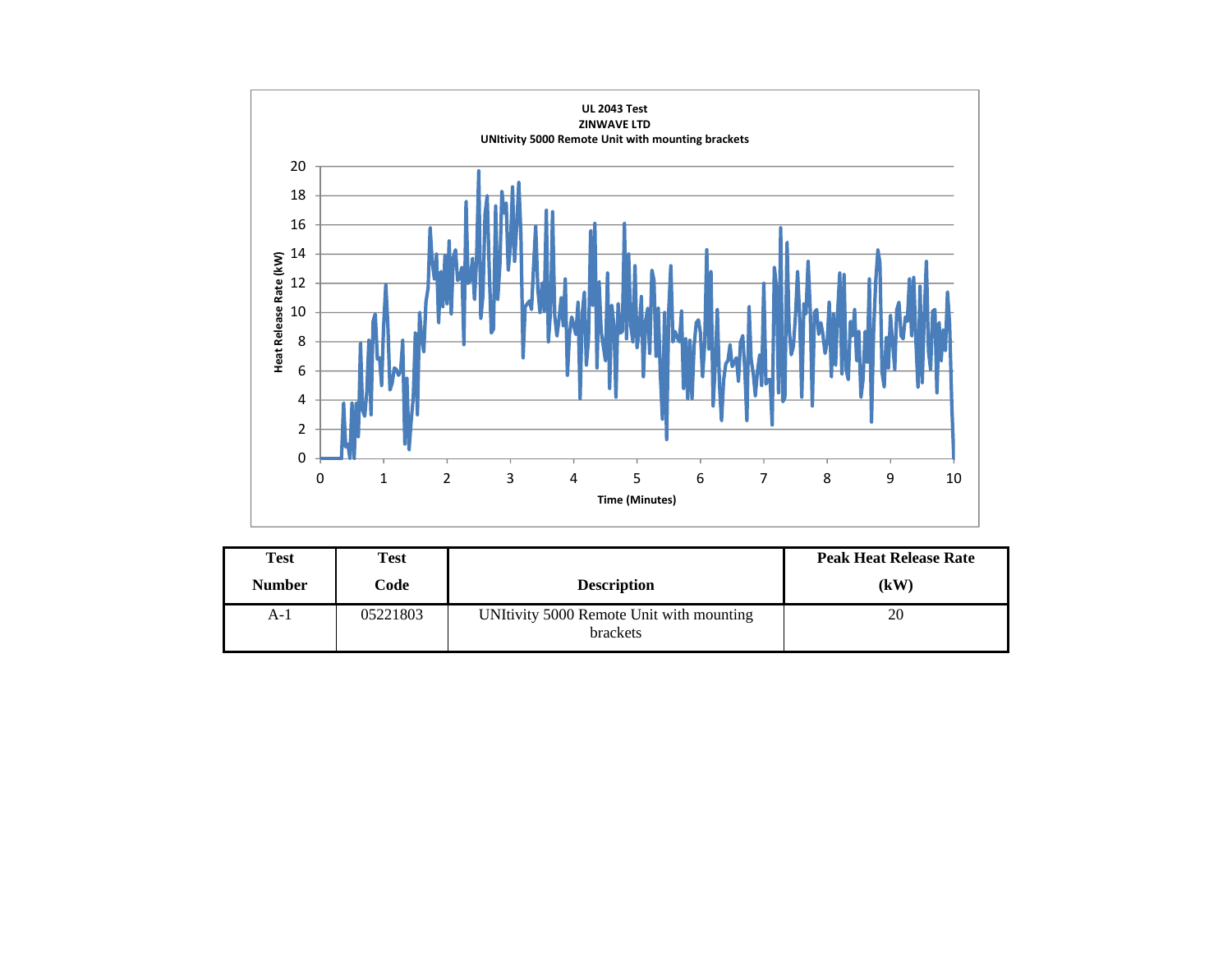

| <b>Test</b> | <b>Test</b> |                                                             | <b>Peak Smoke Release Rate</b> | <b>Total Smoke Released</b> |
|-------------|-------------|-------------------------------------------------------------|--------------------------------|-----------------------------|
| Number      | Code        | <b>Description</b>                                          | $(m^2/s)$                      | (m <sup>2</sup> )           |
| $A-1$       | 05221803    | UNItivity 5000 Remote Unit with mounting<br><b>brackets</b> | 0.06                           | 8.4                         |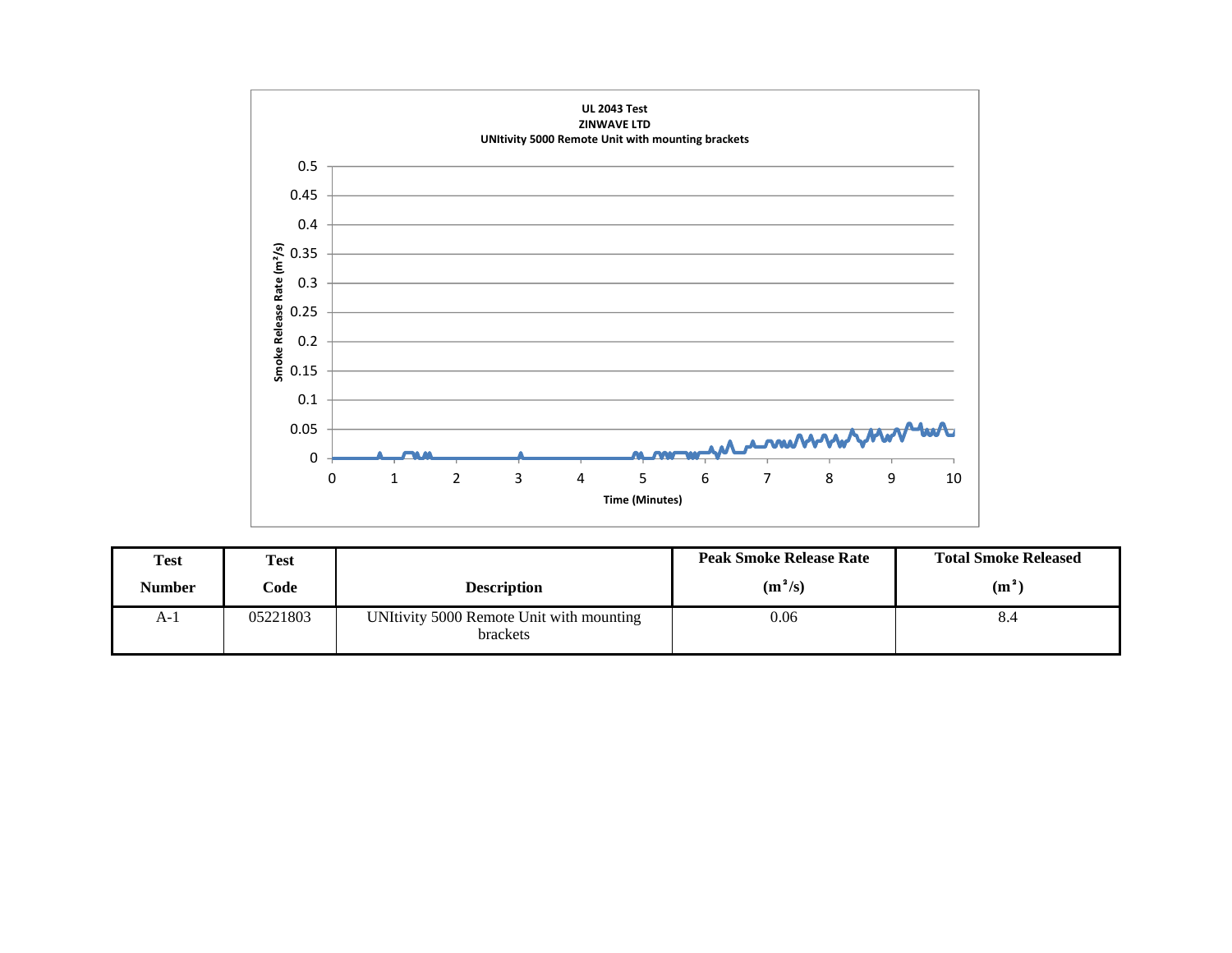

| <b>Test</b> | <b>Test</b> |                                                      | <b>Peak Normalized</b> | <b>Average Normalized</b> |
|-------------|-------------|------------------------------------------------------|------------------------|---------------------------|
| Number      | Code        | <b>Description</b>                                   | <b>Optical Density</b> | <b>Optical Density</b>    |
| A-2         | 05221804    | UNItivity 5000 Remote Unit with mounting<br>brackets | 0.04                   | 0.00                      |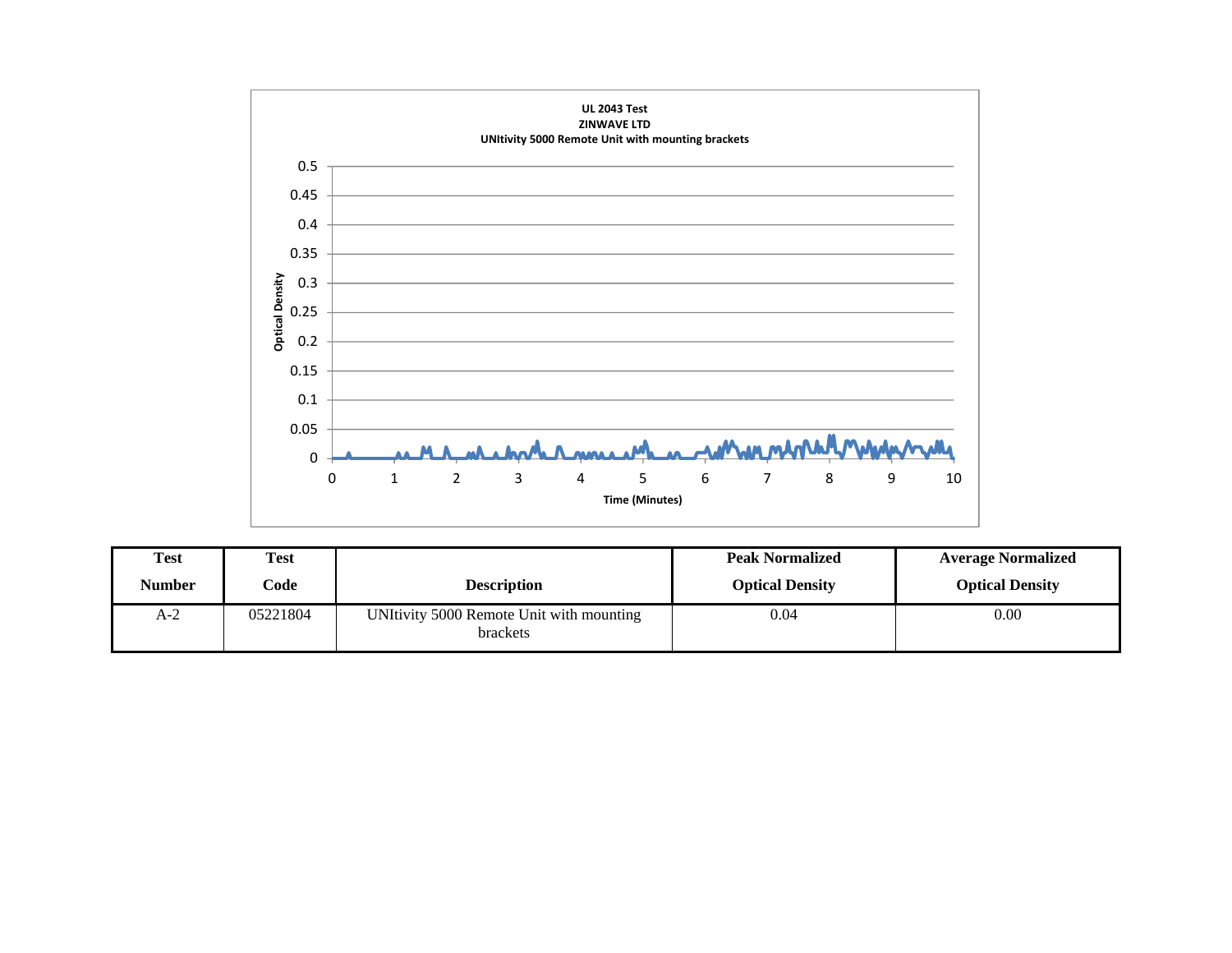

| Test          | Test     |                                                      | <b>Peak Heat Release Rate</b> |
|---------------|----------|------------------------------------------------------|-------------------------------|
| <b>Number</b> | Code     | <b>Description</b>                                   | (kW)                          |
| $A-2$         | 05221804 | UNItivity 5000 Remote Unit with mounting<br>brackets |                               |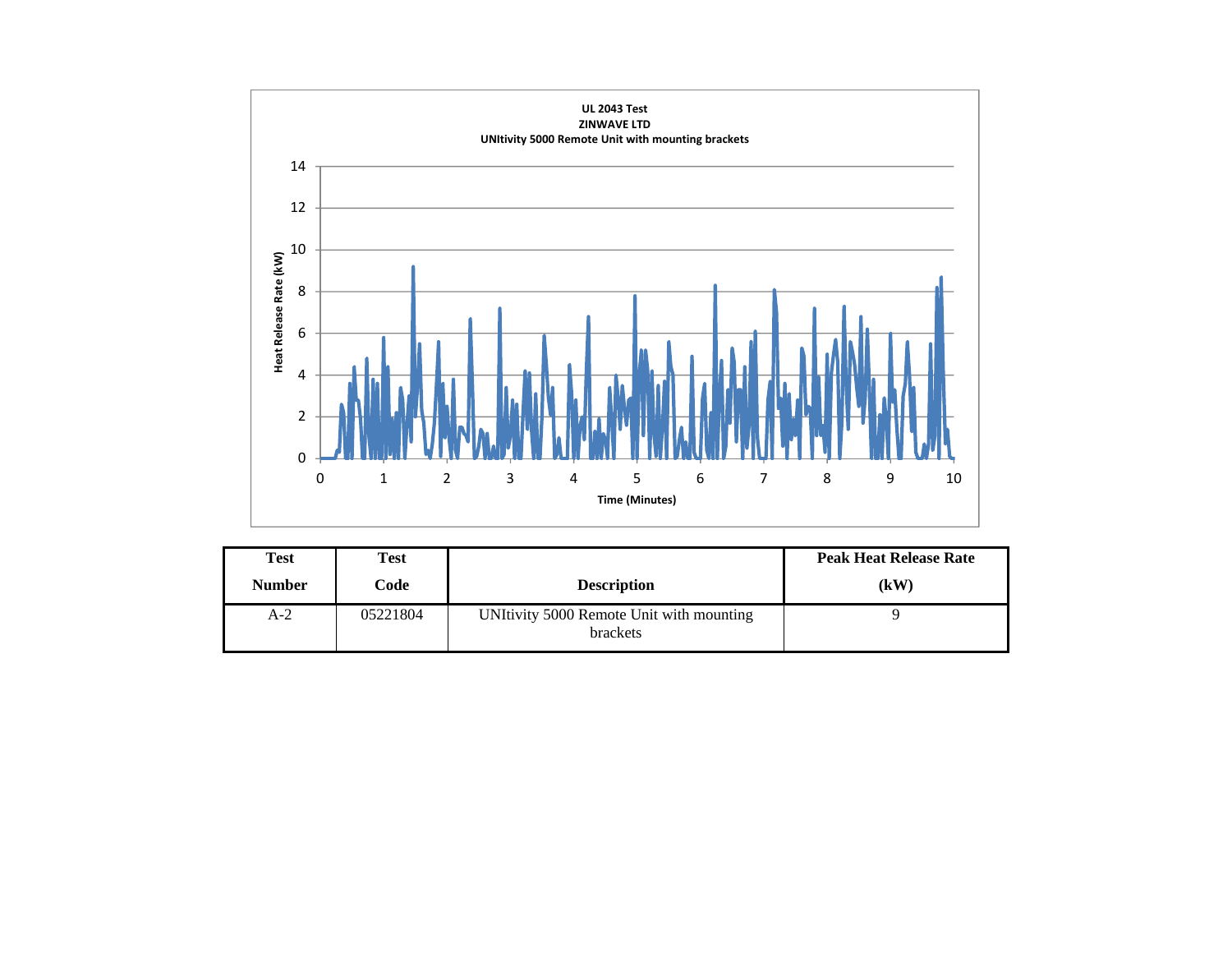

| <b>Test</b> | <b>Test</b> |                                                             | <b>Peak Smoke Release Rate</b> | <b>Total Smoke Released</b> |
|-------------|-------------|-------------------------------------------------------------|--------------------------------|-----------------------------|
| Number      | Code        | <b>Description</b>                                          | $(m^2/s)$                      | $(m^2)$                     |
| A-2         | 05221804    | UNItivity 5000 Remote Unit with mounting<br><b>brackets</b> | 0.02                           | 2.0                         |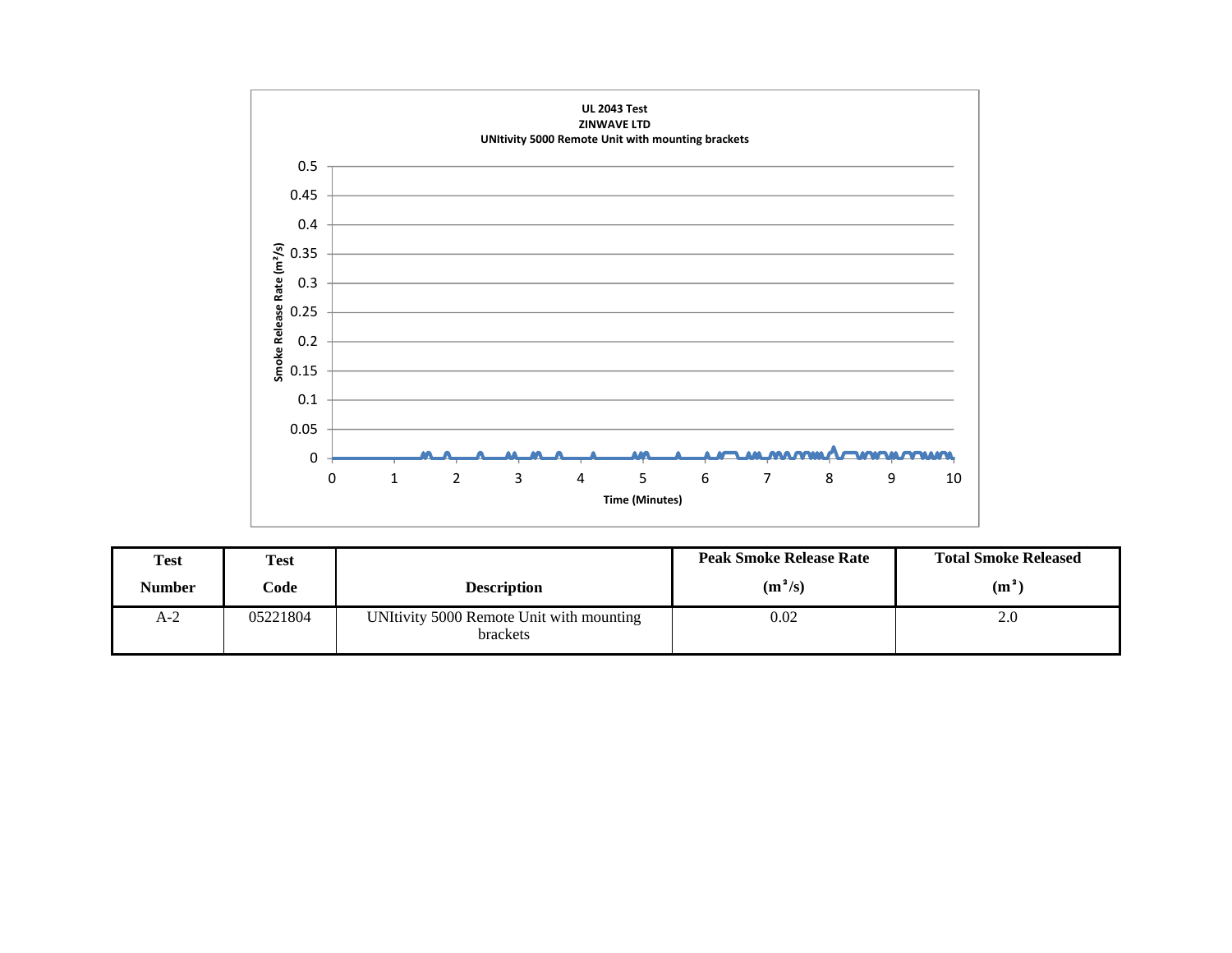

| Test          | <b>Test</b> |                                                      | <b>Peak Normalized</b> | <b>Average Normalized</b> |
|---------------|-------------|------------------------------------------------------|------------------------|---------------------------|
| <b>Number</b> | Code        | <b>Description</b>                                   | <b>Optical Density</b> | <b>Optical Density</b>    |
| $A-3$         | 05221805    | UNItivity 5000 Remote Unit with mounting<br>brackets | 0.12                   | 0.02                      |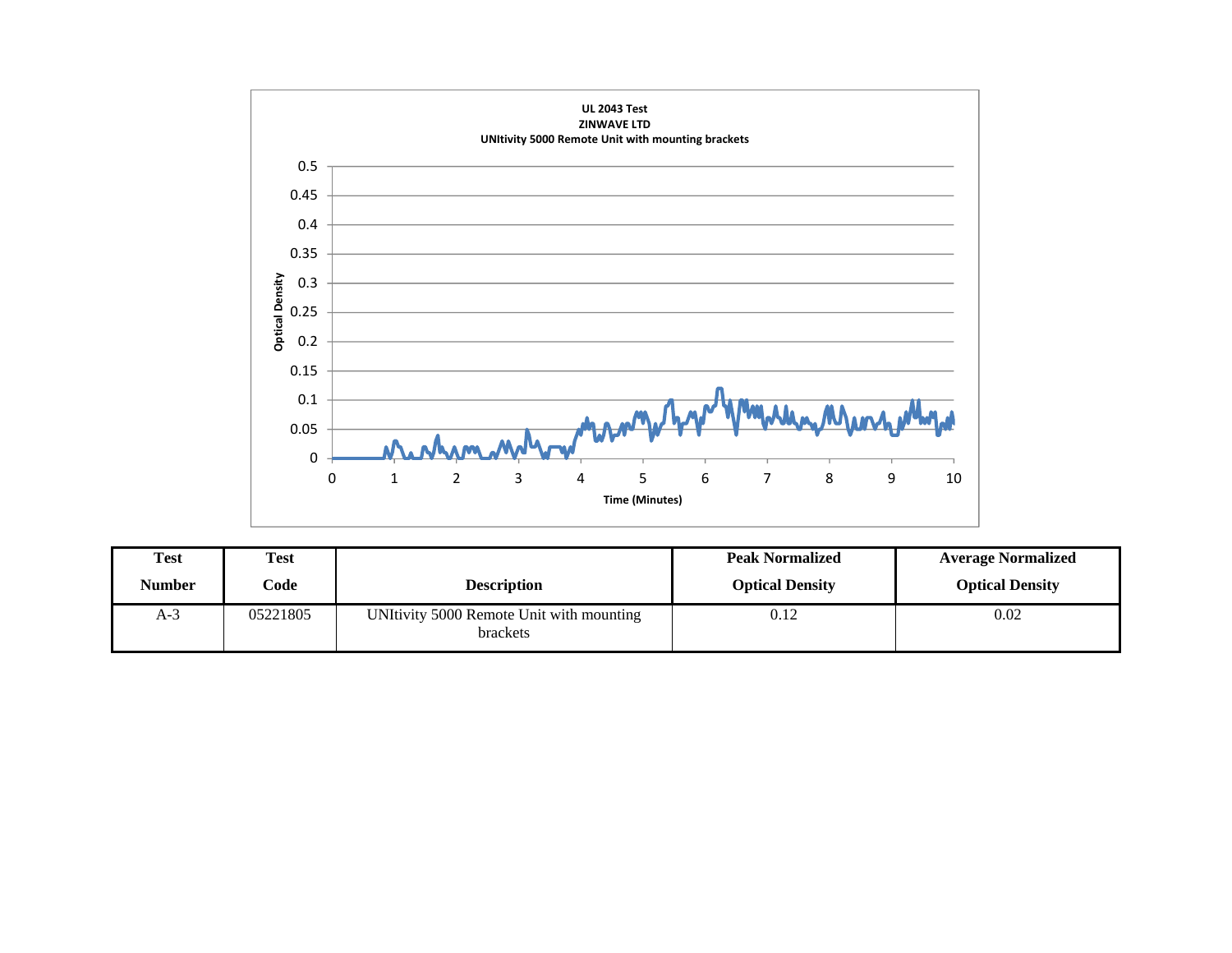

| Test          | <b>Test</b> |                                                      | <b>Peak Heat Release Rate</b> |
|---------------|-------------|------------------------------------------------------|-------------------------------|
| <b>Number</b> | Code        | <b>Description</b>                                   | (kW)                          |
| $A-3$         | 05221805    | UNItivity 5000 Remote Unit with mounting<br>brackets | 19                            |